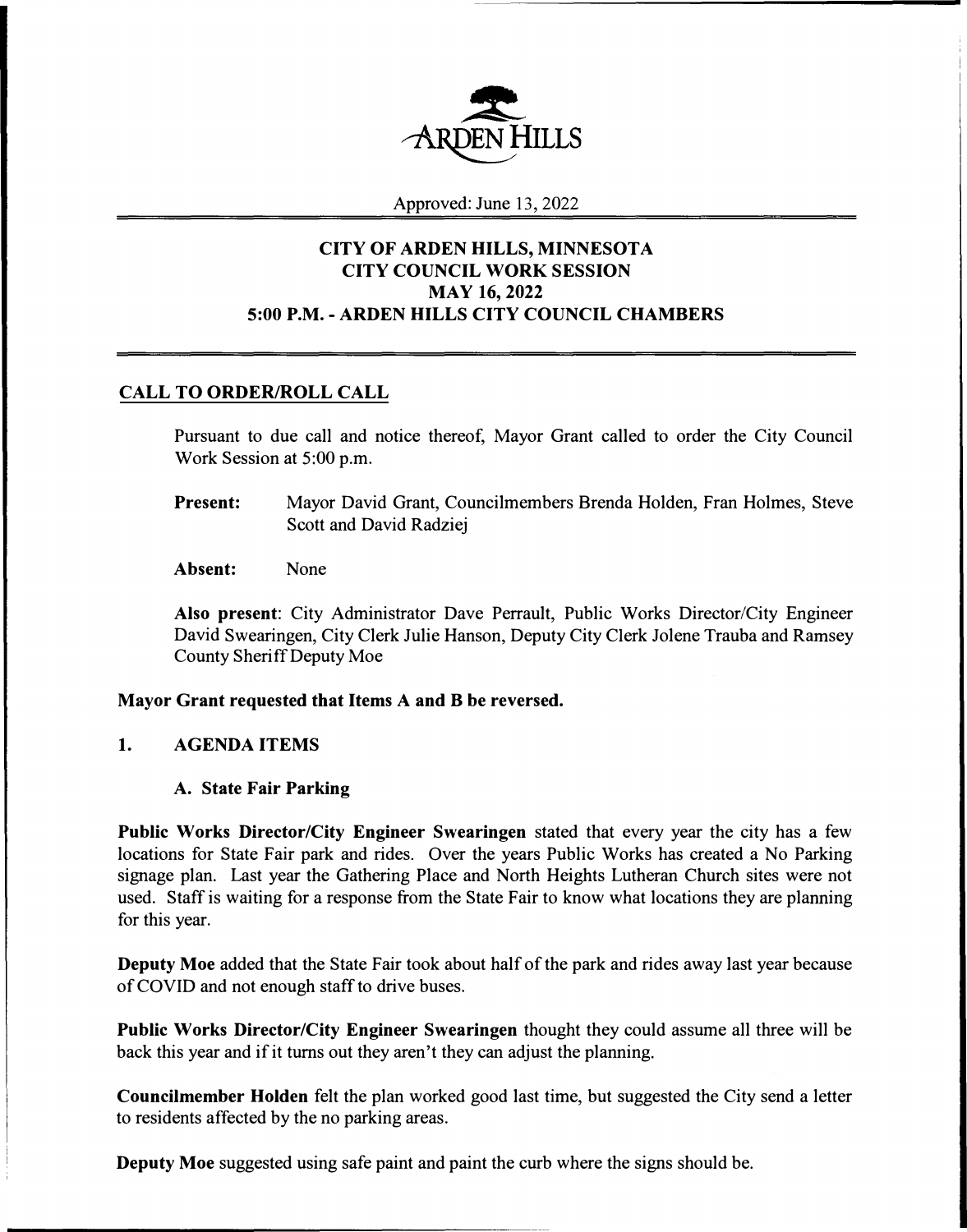Councilmember Holmes thought there was a lot more traffic on Harriet Avenue and Pine Tree Drive due to the construction on Lexington Avenue. She thought they may want to sign all of Pine Tree Drive and on both sides of the street.

After discussion Council agreed.

**Deputy Moe** confirmed he would like a dot on the curb or road where the sign would be so there's no argument if someone pulls the sign. He said another issue is people parking on New Brighton Road and pulling onto yards, but that is a County road.

After discussion it was decided they should sign the south side of Stowe east of New Brighton Road to Lake Johanna Boulevard

**Deputy Moe** noted that the North Heights parking lot is so large that street parking has not been an issue in that area.

Mayor Grant asked staff to update the maps and get them to Council.

City Administrator Perrault said last year they didn't know exact park and ride locations until August.

Mayor Grant thought a letter to residents could be written appropriately stating if a location is opened here's what would happen.

Councilmember Holden suggested a blurb in the city newsletter telling people to check the State Fair website.

**Councilmember Holmes** said they could do a newsflash, Twitter and Facebook.

After discussion those avenues would be pursued instead of sending a letter.

### **B. Food Trucks Discussion**

City Administrator Perrault said this was a follow up to the April discussion on food trucks. Four residents spoke at the meeting, three thought the regulations could be loosened for different reasons and one resident wanted to limit residential events and wanted to know how violations were reported. Council had previously considered requiring the property owner/event host to obtain permit to host a food truck (similar to garage sales), limiting the number of times a residential property could host a food truck, setting administrative penalties, and language regarding who is being served; what is considered a "private" event versus what constitutes sales to the general public.

Councilmember Holmes asked how many trucks were licensed so far this year.

City Clerk Hanson replied there were six licenses issued so far this year, all were temporary licenses for \$30 each, and all were at commercial locations. She did receive a phone call from a vendor indicating they may be at a garage sale in June.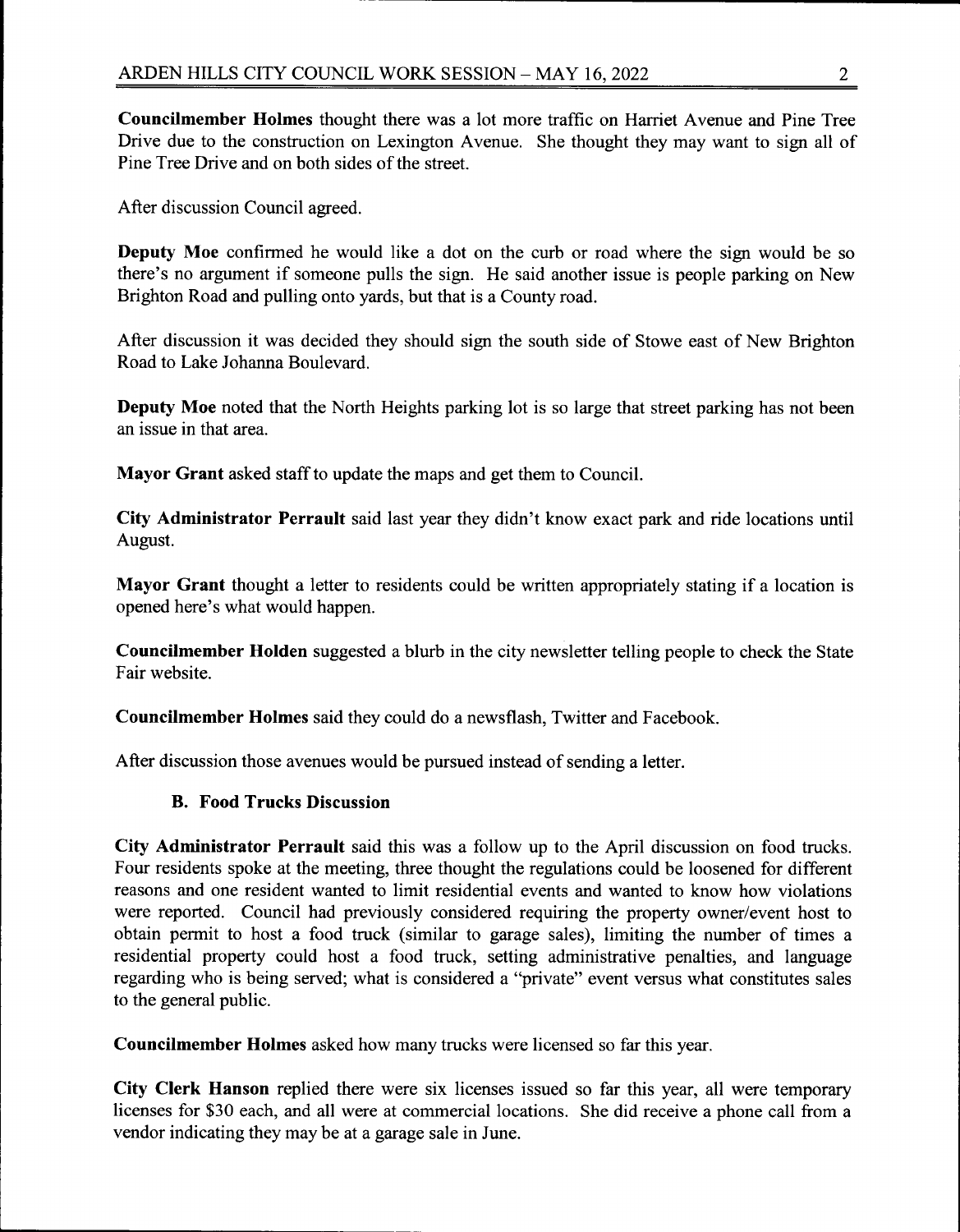City Administrator Perrault added that a temporary license was for seven visits or less, and an annual license was for eight to 21 visits.

Mayor Grant noted that the desire for food trucks has potentially quieted down.

**Councilmember Holden** said that other cities haven't had trucks week after week at the same location and because it has happened here is why they need to look at it. There are neighbors that don't mind it once in a while but not every weekend.

Mayor Grant suggested the first question to answer was do people need to apply for a permit.

**Councilmember Scott** said like garage sales, he'd be in favor of requiring permits for food trucks with no charge and a limit of two private events a year. He noted that the truck generators make a lot of noise.

Councilmember Holmes suggested the reference to a private event be removed, and residents should be allowed to host just two food truck events a vear.

Councilmember Radziej said he'd like to see the permit stay with the property owner, that they could make a phone call to say they are having a truck at their address, to allow for convenience for the homeowner. He'd like to see trucks charged \$20 per event.

City Clerk Hanson said food trucks are required by ordinance to get written permission from the property owner, and get inspected by the Fire Marshal - although he will only inspect them once even if they are in the city on other occasions.

City Administrator Perrault said if they are going to require a permit like a garage sale permit then there would be no need for additional written permission from the residential property owner.

**Councilmember Holden** stated that so far everyone agreed to two times per residential property.

Councilmember Radziej commented that charging per event would make it easier to track.

City Clerk Hanson thought that trying to get them each time versus once for the license would be challenging. The resident needs to tell her what truck they are having so she can be sure they are licensed. Commercial locations need to give permission also.

Councilmember Radziej said he'd like to see sales be for the general public rather than trying to police if it's part of a private party.

City Clerk Hanson stated they would have to strike that wording from the ordinance.

Councilmember Holmes thought they should take out the \$100 fine.

Mayor Grant felt they would violate as many times as they wanted to if there were no fine.

After further discussion all agreed to have residents apply for a permit in writing with no fee, up to 2 trucks per year and leave in the administrative fine for violations.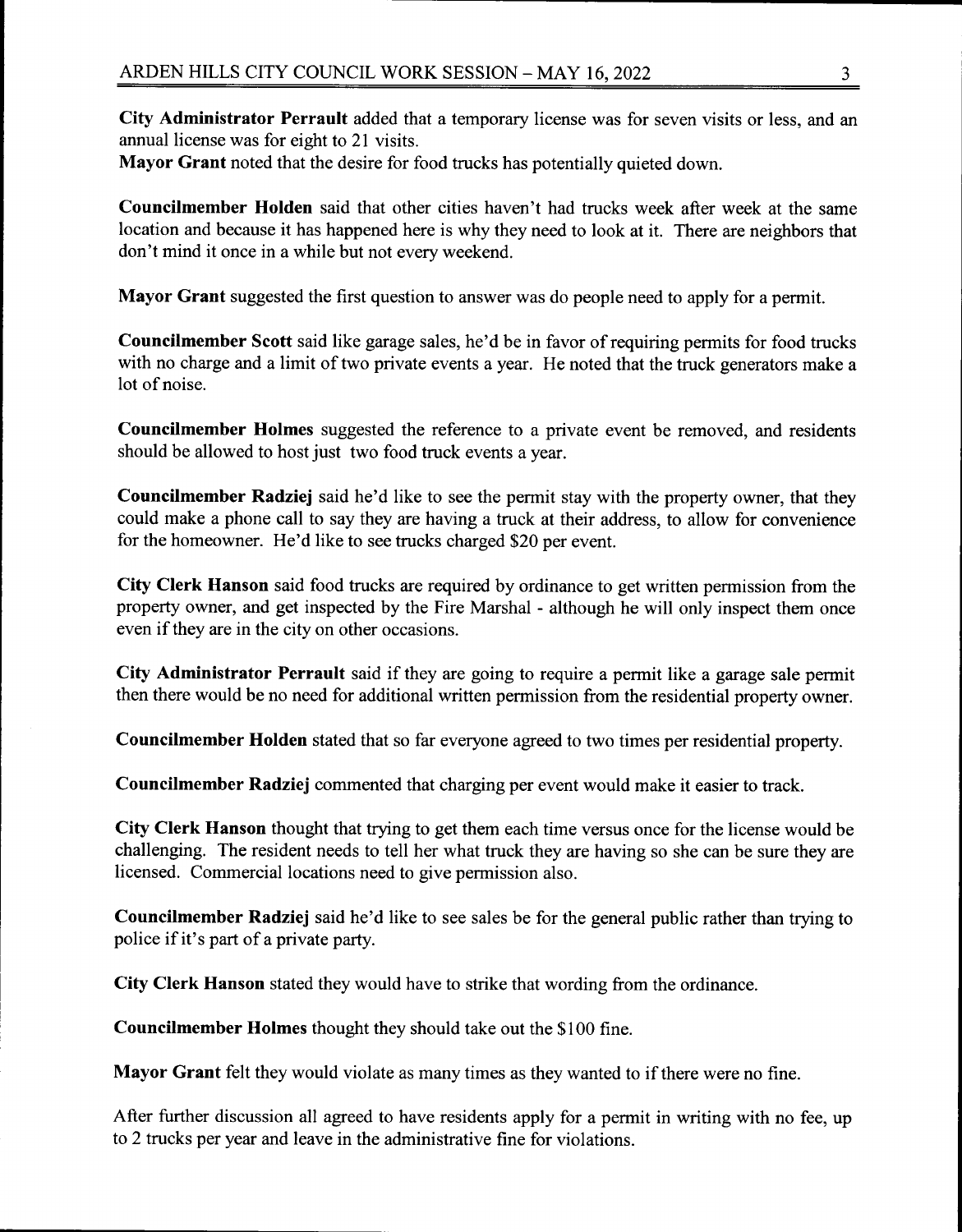City Administrator Perrault noted that the ordinance language currently states that any violation could be a misdemeanor, he proposed Council leaves that or add administrative fee. It wouldn't need to change if they don't add a fee.

City Clerk Hanson clarified that were talking about two potential fees, an administrative one for the resident without a permit, and one for the food truck operator without a license.

City Councilmember Holden recapped: vendors need a license, residents need a permit, if there are violations, both the vendor and resident get a ticket. Vendors pay the license fee as written in the code, no cost for resident permit.

Discussion ensued regarding potential City Code language changes. It was decided to leave the misdemeanor for vendors violating the code, but not the property owner. Property owners could get a \$100 fee for violations. Vendor licensing requirements will stay the same. Staff will work with the City Attorney and bring revised language to the first Council meeting in June.

# C. Spring Lake Park Lions Donation Discussion

Public Works Director/City Engineer Swearingen stated that Council had directed staff to look at shade structures for the Perry Park dog park, he also noted the Arden Hills Foundation wish list was attached and the PTRC gave input as to what they'd like to see the funds used toward.

Councilmember Holden asked if the shelter options were winter proof.

Public Works Director/City Engineer Swearingen believed the fabric portion would be removed in the winter.

Mayor Grant asked if staff looked at the cost for the Don Messerly pavilion.

Public Works Director/City Engineer Swearingen said he had not.

**Councilmember Holmes** felt they should look at only what they could do with \$10,000 and was able to be winterized.

**Councilmember Holden** asked if it was more important to have something for the dogs or something for the people. If the answer is people they need more places for people to sit, trees and a shade structure. She asked if the field was all grass.

Public Works Director/City Engineer Swearingen said there is turf everywhere but you can still see some of the aggregate from the old baseball field. There are drainage issues but that would require regrading to fix.

Councilmember Holden suggested some type of dog wash facility or water spout.

Public Works Director/City Engineer Swearingen said they do get complaints about dogs getting muddy.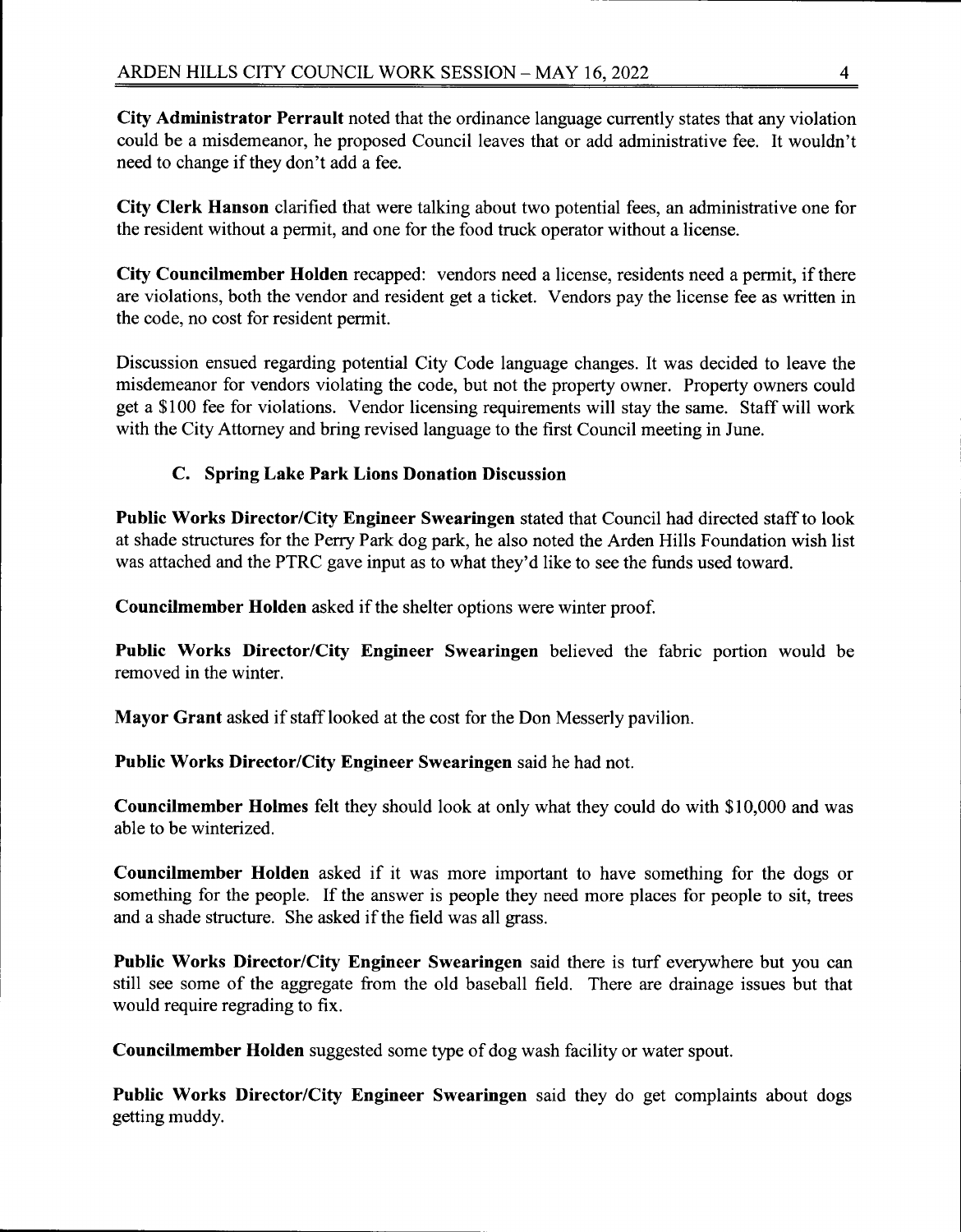**Councilmember Holmes** felt that was the nature of a dog park, that dogs will get wet and muddy if it has rained.

Mayor Grant said the mud issue will be somewhat reduced by putting in the concrete entryway. It would be nice to have a water hose there.

City Administrator Perrault thought it would be most cost efficient to put a hose at the shelter and a sign pointing to the shelter.

Councilmember Holden wondered how many tables or benches would be needed if they built a shade structure. The structure could be like the one at Ingerson Park.

Mayor Grant said it wouldn't have to have a concrete floor.

Councilmember Radziej added they could start with class 5 rock and if that doesn't work they could add concrete down the line.

Public Works Director/City Engineer Swearingen said he would do more research and bring his findings back to the next work session.

**Councilmember Radziej** suggested they ask the Boy Scouts to help.

Mayor Grant said there was a request to segregate an area at Perry Park for small dogs, and that could be a future project for the county workers. He asked staff to put picnic tables inside the dog park at Hazelnut Park, and noted the shelter at Perry Park would only need to be large enough for two picnic tables.

Public Works Director/City Engineer Swearingen said he has a list of suggested tree species.

Mayor Grant asked staff to send the findings to Council before the meeting it would be discussed at.

# D. Highway 96/Old Highway 10 Speed Sign Update

**Public Works Director/City Engineer Swearingen** stated that Public Works had installed a speed feedback sign along Highway 51 southbound, two signs were purchased rather than install the second sign on the northbound lane, Council suggested installing it along Highway 96. Ramsey County Engineers said they would support a sign at any point along Highway 96. Staff's recommended location is just east of the Holiday gas station but before the Highway 10 bridge.

**Mayor Grant** said the justification for a sign along that area is that the traffic is rising to the intersection, and because of the fatalities that happened at that intersection.

**Councilmember Holden** wondered if it would slow traffic down once they go past it?

Councilmember Radziej said anytime there is something flashing your eyes are drawn toward it so it would be a reminder to slow down. He supported the sign on Highway 96.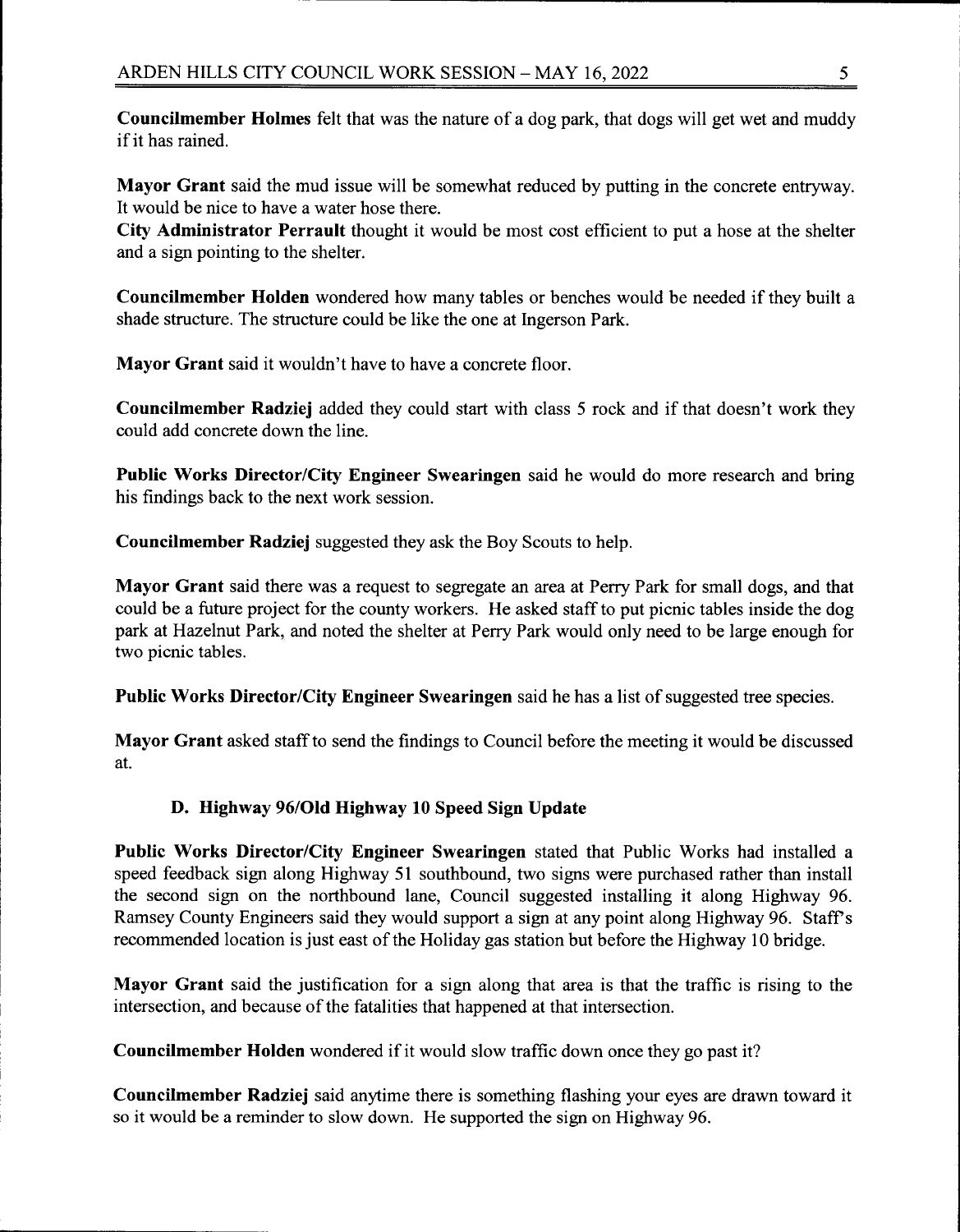**Councilmember Holden** said she is more concerned about New Brighton Road or Pine Tree Drive where there are no sidewalks or trails. But Highway 96 was fine.

Mayor Grant instructed staff to have it placed where it will have the maximum impact where you are making a left hand turn onto Old Highway 10.

Public Works Director/City Engineer Swearingen said he will work with the Ramsey County engineer for placement eastbound on Highway 96 between Holiday and Highway 10.

# E. City Hall Lavout Reorganization

City Administrator Perrault said this was discussed by the Personnel Committee as part of the potential need to add staffing when TCAAP develops and reorganizing now for better efficiency and effectiveness of departments working together. There were three different scenarios discussed; moving a department upstairs, transforming the upstairs area into a c-suite for department heads and city administrator, or making changes to the lobby, basement or both to build out additional office space. The third option would impact public access and be the most costly.

City Administrator Perrault stated the preferred option is Option 1; to move a department upstairs and build out offices there. Public Works makes the most sense to move upstairs, they will have potential additional staff and the least amount of public contact at City Hall. That would involve building out two to four offices, retaining some cubes and maintaining some collaborative work space. Timing-wise they could start right away or wait six months to a year. There has not been a budget identified yet, but they could be looking at around \$10,000 per work space. This could be done in two phases, moving a department upstairs and the communications person downstairs in the first phase, and reconfiguring the first floor after additional staff is hired as phase two.

City Administrator Perrault said the advantage of moving staff includes having department staff close together to work more effectively and for ease in supervising.

Councilmember Holden said she wants the cubes to be a set size for everyone. She wondered if there were enough conference rooms. She wanted the upstairs to be lit.

Mayor Grant said his concern was there be enough room for staff to run TCAAP, and not come back to make more room. If they start building walls and use up floor space and decide later they need floor space they won't be taking down walls to recover it. And they may need a small conference room.

City Administrator Perrault said they are projecting the need for 6 additional staff. If the Council desires, he could start the planning process with Fluid Interiors or another contractor to talk about what is possible.

Councilmember Holmes felt that people upstairs aren't as efficient as they could be and it's a disservice to the staff that are upstairs by themselves.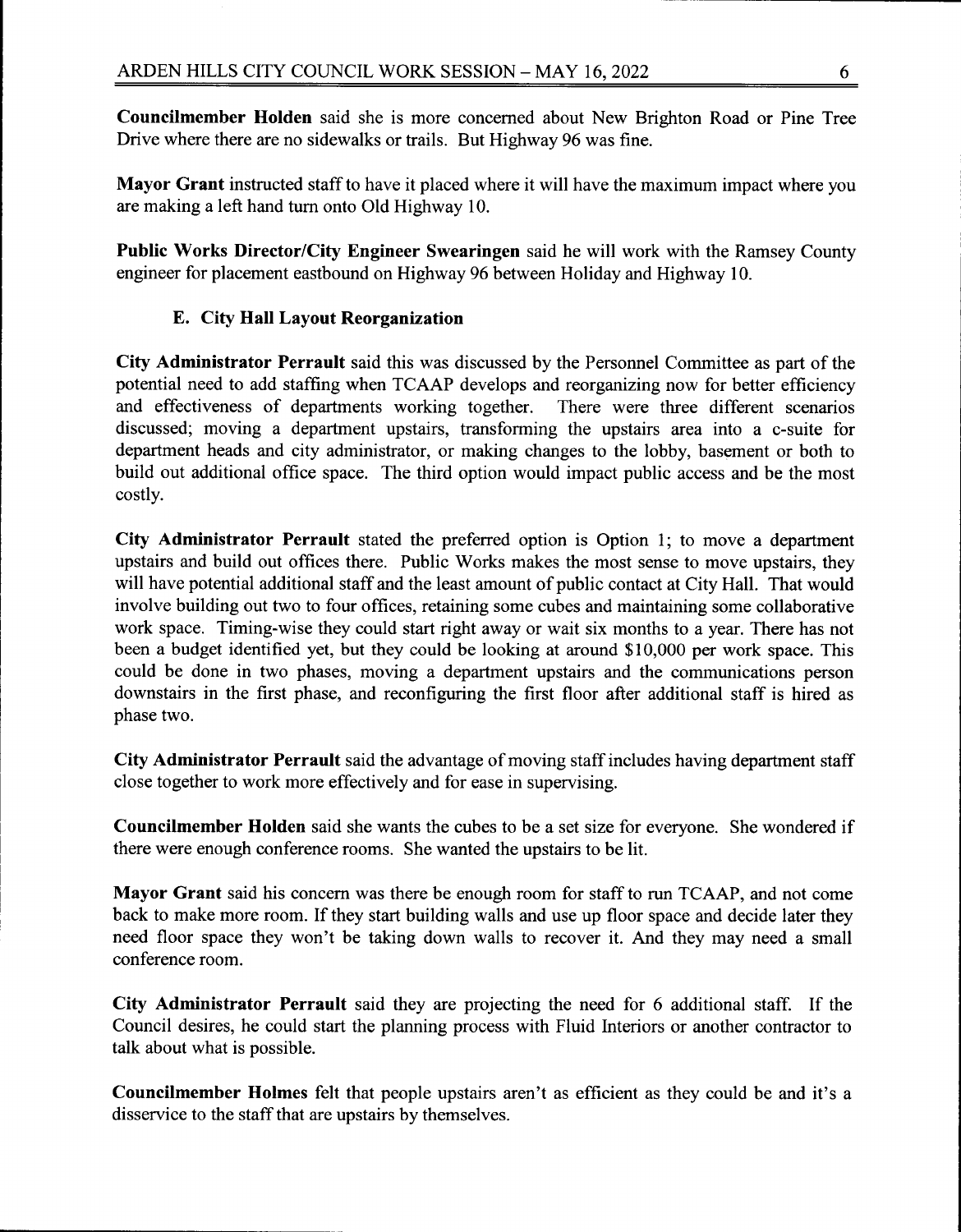City Administrator Perrault said if they do the build out it would probably be in about  $1\frac{1}{2}$ years. This is a very preliminary discussion.

Councilmember Holmes indicated only phase one was necessary now.

**Public Works Director/City Engineer Swearingen noted that he used to work upstairs. It was** nice when there were others there and he sees the benefit of having everyone from the same department on the same floor.

City Administrator Perrault felt it would be necessary to move Public Works upstairs especially when TCAAP begins and they add additional staff.

Councilmember Holden asked how many recreation employees they would hire.

City Administrator Perrault replied they are planning for one lower level person and a Parks and Recreation Director.

Mayor Grant suggested they build an office upstairs and everyone else gets a cubical.

Councilmember Holmes said they could make the cubes upstairs smaller and the cubes downstairs bigger.

City Administrator Perrault proposed that the Accounting Analyst move to an office, and there would still be a vacant office for a Senior Planner. However, if they hired a Community Development Director, the Accounting Analyst would likely move back out of the office. But that would be during the second phase where they would possibly be knocking down a wall and adding more cubes.

**Councilmember Radziej** was in favor of having a game plan, even if it has to change.

**Councilmember Scott** wondered if there would be a lack of conference rooms.

City Administrator Perrault felt they were doing pretty well with the conference room upstairs, the smaller one downstairs, the Council chambers, and the lower level space.

Councilmember Radziej wondered how often the lobby waiting area is utilized.

City Administrator Perrault said there may be two to four people, but most of the time it's not very utilized.

Deputy City Clerk Trauba added that it depends on the number of meetings there are with outside people coming in, and that in the evening Parks and Rec activities like dance will cause the lobby to be full.

**Councilmember Radziej** said he was thinking of a smaller meeting room in that area.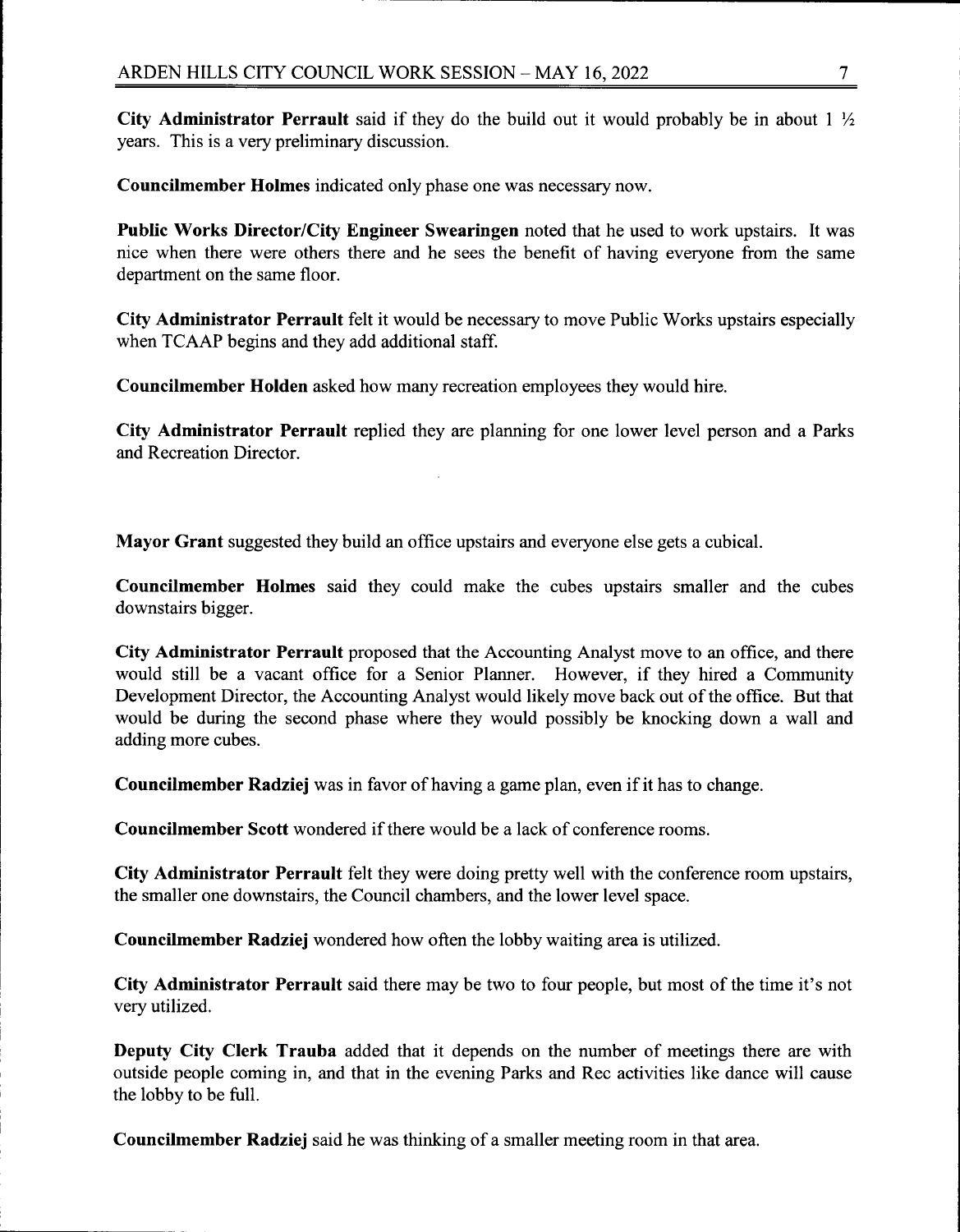**Councilmember Holden** was in favor of looking further into changing the second floor but to keeping offices to scale, and when the downstairs gets done offices may need to come out and made a more normal size.

City Administrator Perrault said he'd like to have a preliminary discussion with Fluid Interiors to get a sense of cost for modular offices.

Councilmember Holden said the priority should be to maximize the space.

Mayor Grant added they need to be sure to not build offices too big only to find out they need more staff and there's no place for them to go.

City Administrator Perrault said he would take a step or two forward and bring his findings back for more discussion.

Councilmember Holden noted once TCAAP gets going we will need space for several inspectors.

City Administrator Perrault replied that inspectors may be contracted and could work from tablets in the field with minimal need for desk space.

Mayor Grant suggested taking the amount of space we think we need and add three additional people.

## **F. Council Tracker**

City Administrator Perrault provided the Council with an update on the Council Tracker. After discussion, the Ramsey County Sheriff's Office Data Reporting and Quarterly Updates to Council item was removed from the tracker.

Councilmember Holmes requested that International Paper be added to the tracker.

Discussion ensued regarding International Paper parking semi-trailers along Red Fox Road. It was decided to tell International Paper to remove trucks from the north side of the road within a month or they will be ticketed, and to submit a plan of action within two months. Once the plan is received the decision will be made as to whether or not they will ticket trucks on the south side.

#### $2.$ **COUNCIL COMMENTS AND STAFF UPDATES**

Councilmember Holden commented that according to the Met Council affordable housing unit report Arden Hills has 436 affordable housing units under 30% below the Federal poverty level, based on 3200 household units, which is over 12%. She felt this information should be told to residents, as Arden Hills has more at this level than other neighboring communities. She wondered if the people from All in One had talked with the people in the manufactured home community.

**Councilmember Holmes** suggested they could publish an article in the newsletter.